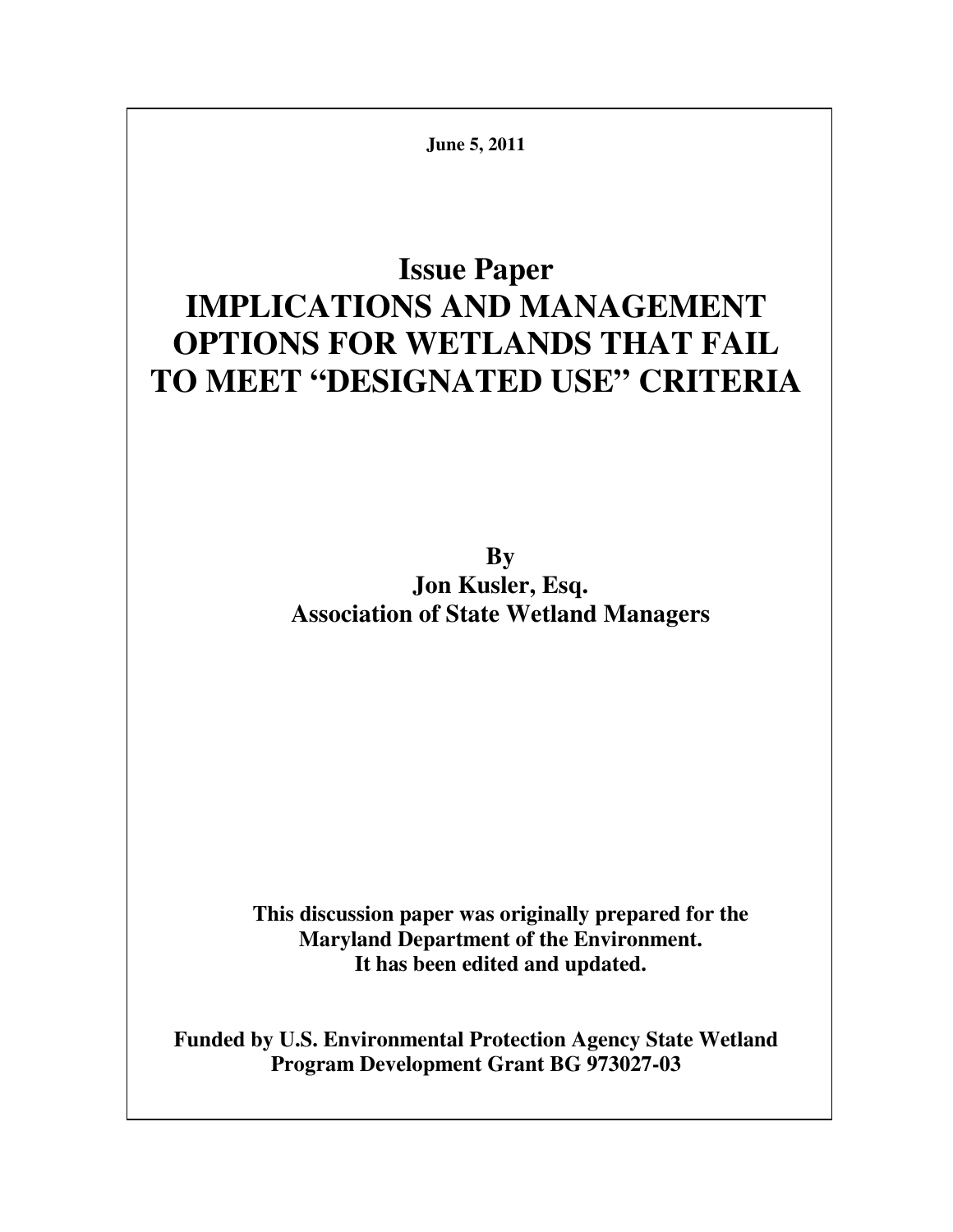# **IMPLICATIONS AND MANAGEMENT OPTIONS FOR WETLANDS THAT FAIL TO MEET "DESIGNATED USE" CRITERIA**

# **By Jon Kusler, Esq.<sup>1</sup>**

This paper has been prepared to stimulate discussion. What are the implications and management options for wetlands that are listed on a state Clean Water Act 303(d) list because they fail to meet "designated use" criteria under the Clean Water Act? What suggestions may be made for addressing such wetlands? What are the unanswered policy and legal questions?

#### **Clean Water Act Requirements**

#### **303(d) Lists and Total Maximum Daily Loads (TMDL's)**

The term "303(d) list" is short for the list of impaired and threatened waters (e.g., stream/river segments, lakes) that the Clean Water Act requires all states to submit for U.S. Environmental Protection Agency (EPA) approval every two years on evennumbered years. The states must identify all waters where pollution controls are not sufficient to attain or maintain applicable water quality standards, and establish priorities for development of  $TMDLs<sup>2</sup>$  based on the severity of the pollution and the sensitivity of the uses to be made of the waters, among other factors (40C.F.R. §130.7(b)(4)). States must then provide a long-term plan for completing TMDLs within 8 to 13 years from first listing.

EPA policy allows states to remove waterbodies from the list after they have developed a TMDL or after other changes to correct water quality problems have been made. Occasionally, a waterbody can be taken off the list as a result of a change in water quality standards or removal of designated uses; however, designated uses cannot be deemed unattainable and removed until analysis clearly shows that they cannot be attained.

Current EPA regulations<sup>3</sup> call for  $303(d)$  lists to include only waters impaired by "pollutants," not those impaired by other types of pollution such as altered flow regimes and/or channel modifications." If it is certain that a waterbody's impairment is not caused by a "pollutant" but is due to another type of pollution such as flow, the water body does

 $\overline{a}$ <sup>1</sup>Association of State Wetland Managers. The ideas expressed in this paper are those of the author and not necessarily those of the Association or the State of Maryland. Some of the material included in the paper has been extracted from EPA web sites.

<sup>&</sup>lt;sup>2</sup>See companion papers including Jon Kusler, Water Quality Standards for Wetlands; Jon Kusler, TMDLs and Wetlands.

<sup>&</sup>lt;sup>3</sup>http://www.epa.gov/watertrain/cwa/cwa26.htm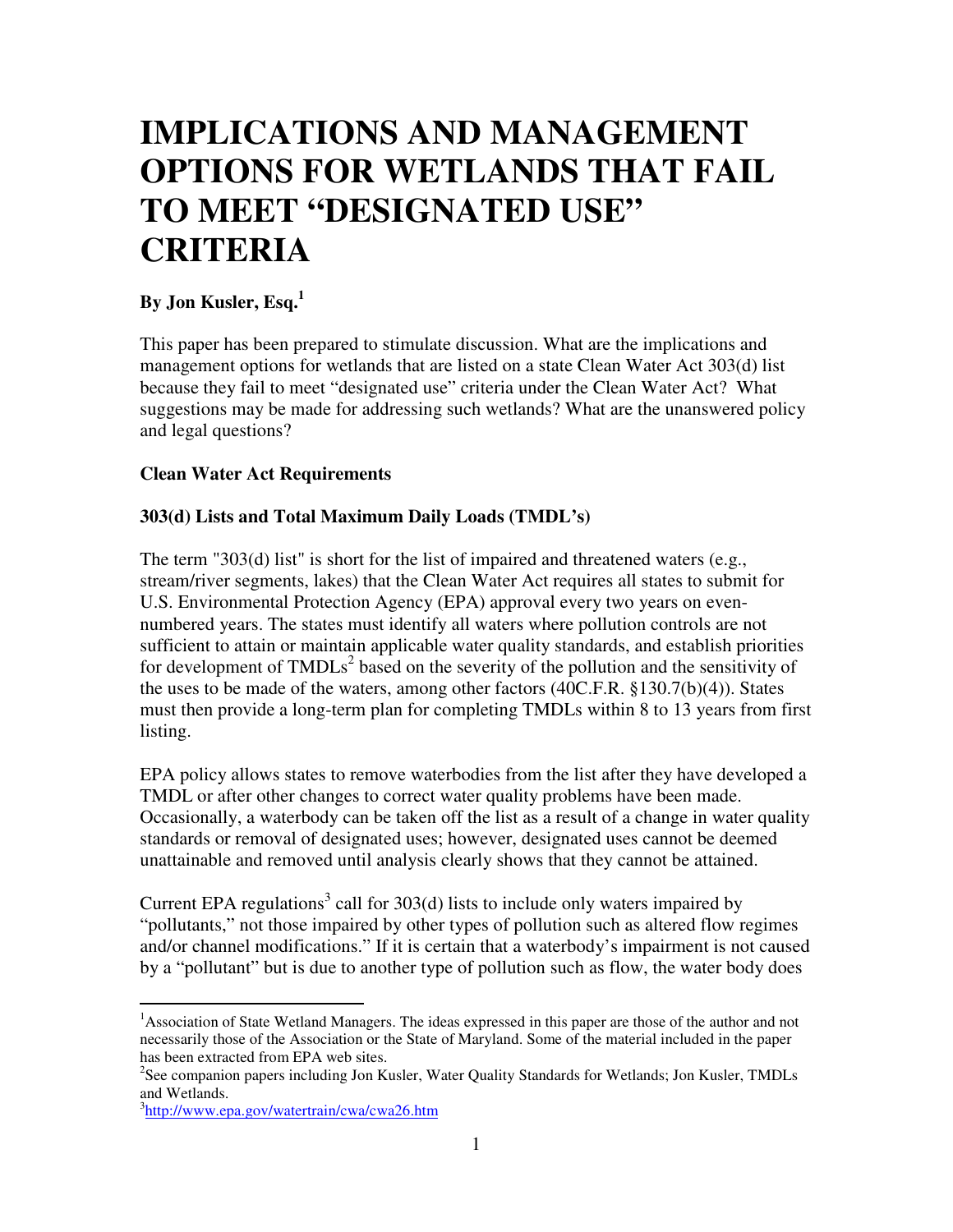not need to be on the 303(d) list. If however, biological monitoring indicates there is impairment of aquatic life uses, but it is not clear whether a pollutant is at least one of the reasons, the water should be on the 303(d) list and further analysis to identify the causes are need. Waters impaired by "non-pollutant pollution should be identified in 305(b) reports.<sup>4</sup>

## **How Do States Identify Impaired Waters?**

EPA regulations require states and tribes to evaluate "all existing and readily available information" in developing their 303(d) lists (40 C.F.R. §130.7(b)(5)). EPA guidance documents "mention a number of different types of data and information that are considered "exiting and readily available." "EPA has stated that such data includes: (1) evidence of exceedance of a numeric WQC, (2) direct evidence of beneficial use impairment, (3) evidence that narrative standards are not being met, and (4) results of computer modeling of the waterbodies. EPA also requires that data from sources other than the state agency itself -- federal agencies, universities, volunteer monitoring groups - - must be considered if they meet the state's requirements for data quality."<sup>5</sup>

Due to a lack of resources, most state water quality agencies are able to monitor only a small percentage of their waters consistently enough to detect water quality problems. Many state agencies use data collected from outside organizations and the public to compile their lists. There are usually requirements for data collection and submission before state agencies will consider the data. Many states also use a rotating schedule to monitor waters.

## **Options for Wetlands That Fail to Meet Designated Use Criteria**

EPA has made it clear that states are to address wetlands in their water quality criteria.<sup>6</sup> But, there are many unanswered questions with regard to state options for wetlands which fail to meet designated use criteria. EPA has not issued guidance concerning such options.

Options include the following. It is to be noted that without EPA guidance or judicial decisions the legality of some of these options is unclear.

• **A state could identify and list all impaired wetlands, adopt TMDLs or TMDL equivalents for them, and then undertake remedial measures**. The state could delist wetlands once remedial measures are implemented. Such remedial measures could include (note, this is only a partial list):

l <sup>4</sup>See Section 26 of Clean Water Act Module, Watershed Academy, <http://www.epa.gov/watertrain/cwa/right26.htm>

 $^{5}$ Id.

<sup>&</sup>lt;sup>6</sup>[http://www.epa.gov/owow/wetlands/regs/quality.html.](http://www.epa.gov/owow/wetlands/regs/quality.html) EPA provides in its National Guidelines: Wetland Water Quality Standards for wetlands that "Water quality standards for wetlands are necessary to ensure that the provisions of the Clean Water Act (CWA) applied to other surface waters are also applied to wetlands."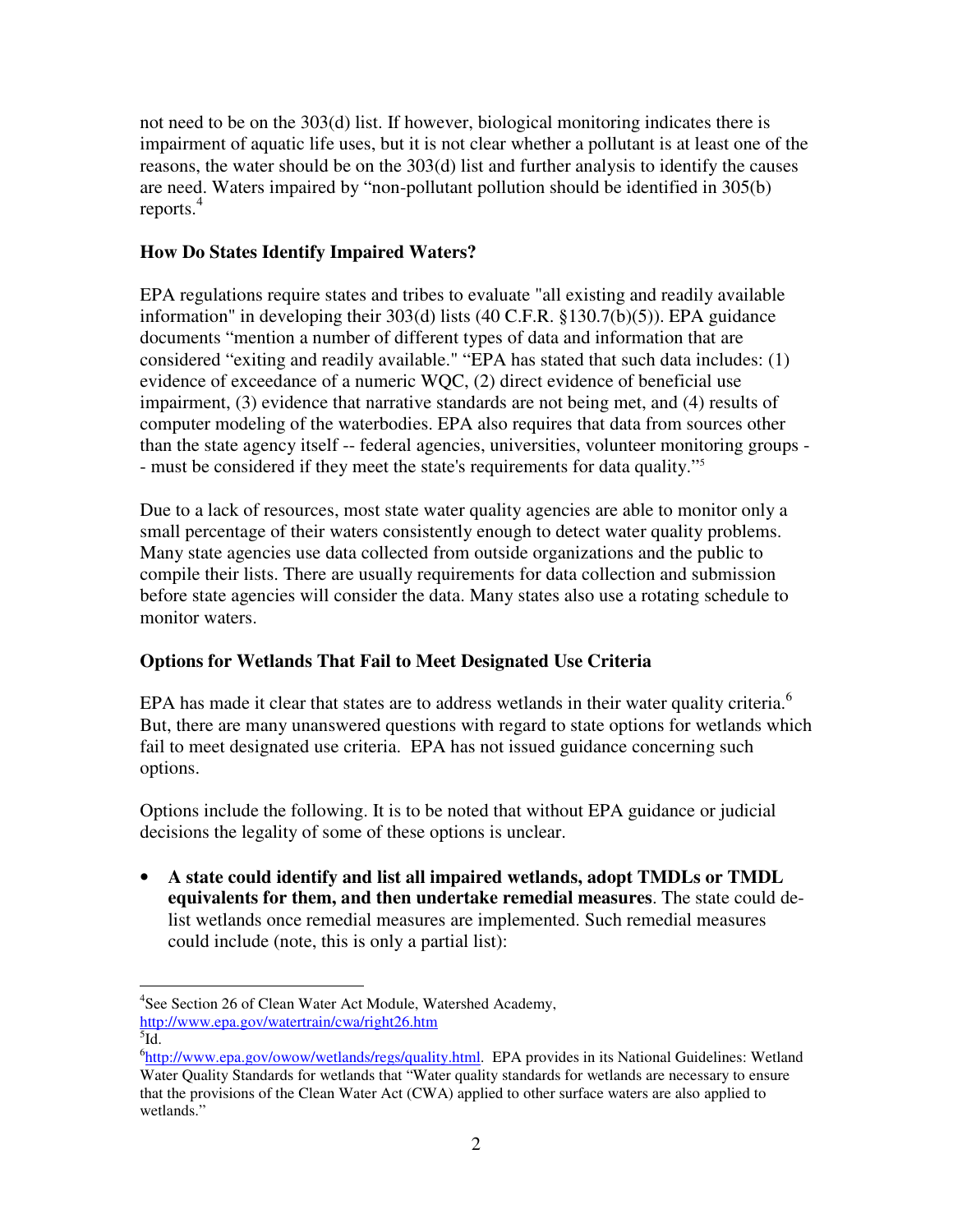- o Adopting or tightening regulations for point and nonpoint pollution sources into wetlands,
- o Adopting watershed plans and regulations for nonpoint sources such as fill and grading regulations, vegetation removal regulations,
- o Acquiring buffer areas through easements or fee to reduce nutrients, sediment, or other pollutants,
- o Restoring wetlands, or
- o Creating or enhancing wetlands.

This is the most straight forward approach for addressing "impairments" and consistent with Clean Water Act state/EPA approaches for other waters. However, states face a variety of difficulties in implementing such an approach including lack of detailed data concerning wetland impairments for most wetlands, difficulty in establishing total quantified maximum daily loads for wetland impairments such as sediment, high cost in gathering necessary data, limited funds, lack of water quality standards for wetlands, and the inadequacy of controlling pollution alone in restoring wetlands. See Jon Kusler, How Wetlands Differ from Traditional Waters: What This Means to Wetland Water Quality Standards (2010); Jon Kusler, TMDLs and Wetlands (2010), companion papers to the present paper.

- **On the other extreme, a state could omit wetlands from their 305(b) and 303(d) lists.** This is the position, with minor exceptions, of all states at the present time**.** No state has apparently examined their wetlands extensively or "listed" more than a few wetlands for 303(d) purposes. EPA has not forced states to adopt water quality standards for wetlands or to list wetlands although it issued guidance for such regulations in 1990. A variety of arguments have been made by states for omitting their wetlands including lack of data sufficient (see below), lack of water quality standards for wetlands, and ongoing remedial planning such as watershed planning (also discussed below). However, the legality of this position is unclear, particularly where pollutants such as toxic wastes or fecal material which violate water quality standards are being discharged into wetlands. EPA's position may change over time, especially if law suits by environmental organizations or others succeed in challenging the failure of states to examine and list wetlands along with other waters.
- **A state could confine its efforts to list wetlands and adopt TMDLs for wetlands where wetland degradation is only caused by "pollutants" such as bacteria, toxics, and excessive nutrients.** Focusing only on "pollutants" is apparently all that is required by present EPA regulations. Confining 303(d) lists and TMDL preparation to wetlands subject to pollutants would substantially limit the number of wetlands with listed impairments in comparison with also including wetlands degraded by filling and drainage. A 2009 court decision concludes that EPA is not required to address all impaired waters where impairment is due to something other than a pollutant. See Thomas v. Jackson,  $08-2152$  ( $8<sup>th</sup>$  Cir. 9-10-2009). However, EPA may have the option to do so and may do so in the future. In addition, states may regulate the full range of threats under their own water pollution control laws.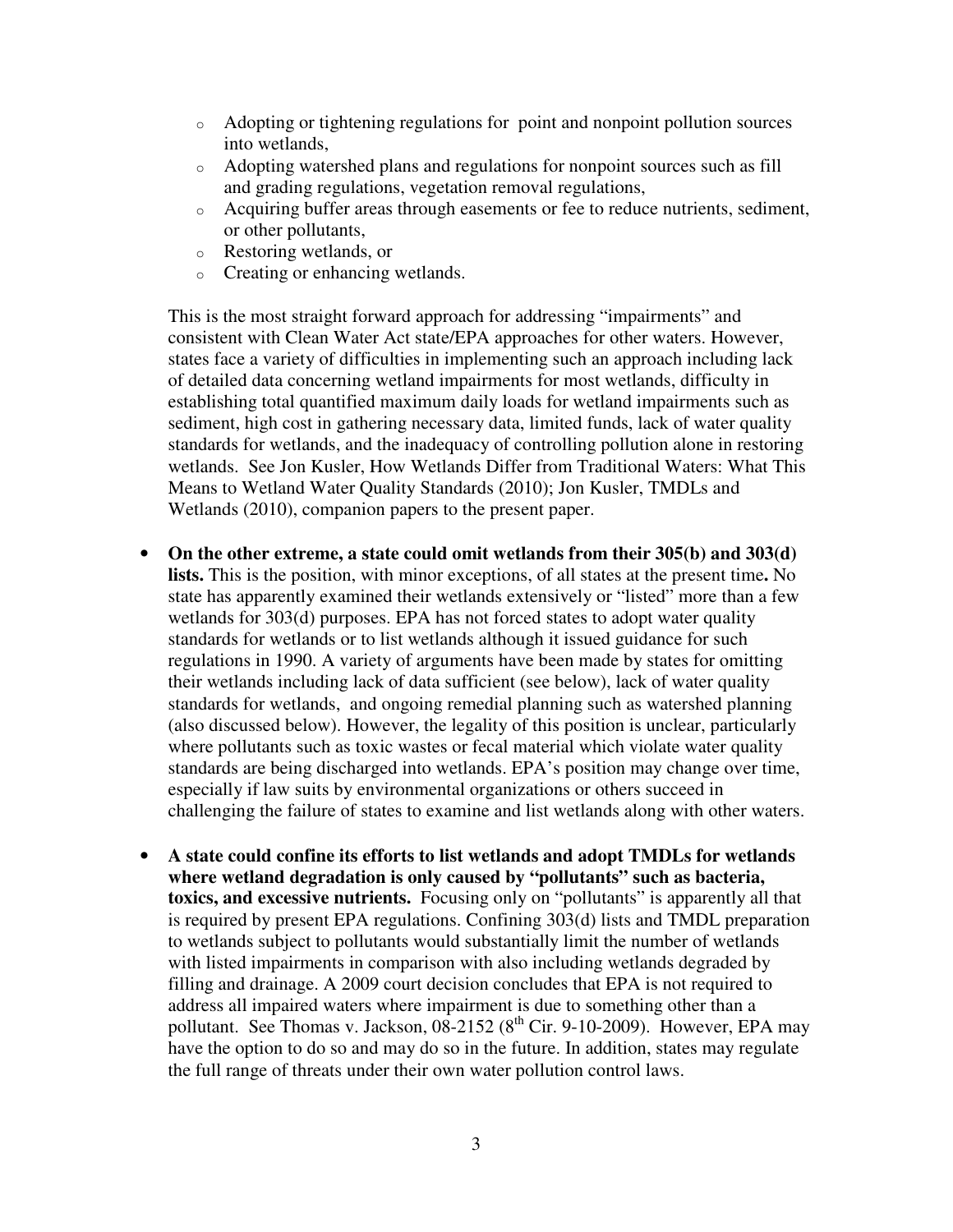- **A state may be able to assess the ecological condition of wetlands at watershed scales using statistical sampling and "reference" without formally listing them as impaired for 303(d) purposes.** Collection of statistical data pertaining to condition for classes of wetlands as a whole for planning purposes (e.g., the 2011 National Wetland Condition Inventory) may fall short of the quantitative data needed to characterize individual wetlands for listing and the preparation of TMDLs for such wetlands. States could characterize such waters as "Category 3" waters (i.e., there is "insufficient available data and/or information to make a use support determination.")
- **A state may be able to identify wetlands subject to stressors (pollutants, drainage, fills, flooding) as part of watershed planning efforts and adopt remedial measures such as wetland restoration efforts to address the stressors rather than place the wetlands on a 303(d) list.** It has been suggested that states could avoid initially listing wetlands as impaired for 303(d) purposes as long as compensatory mitigation including remedial actions such as restoration are underway. It is not clear, however, to what extent compensatory or other remedial measures need to be actually implemented to avoid initial listing and the legality of this approach has not been tested.
- **A state might designate wetland "beneficial uses" and adopt criteria for such uses allowing some measure of pollution or other form of degradation.** States might designate wetlands for "agriculture," "forestry," "industrial," or other "designated uses" involving some measure of degradation. Wetlands so characterized might not need to be included as "listed" waters since some measure of degradation would be consistent with the beneficial use. However, a court might find such practices inconsistent with antidegradation requirements or in violation of use attainability requirements if criteria for the designated uses do not meet the swimmable/fishable standard.
- A state could carry out a "use attainability analysis."<sup>7</sup> A state could conduct a use attainability analysis" for any water body with designated uses that do not meet the "fishable/swimmable" goal identified in the section  $101(a)(2)$  of the Clean Water Act. Such water bodies must be reexamined every three years to determine if new information has become available that would warrant a revision of the standard. If new information indicates that "fishable/swimmable" uses can be attained, such uses must be designated. Such analyses might be carried out generically for a whole class of wetlands although no state has apparently done so. EPA describes a "use attainability analysis" in the following way

(http://www.epa.gov/waterscience/standards/uses/uaa/about\_uaas.htm):

**A "Use Attainability Analysis (UAA)** is a structured scientific assessment of the factors affecting the attainment of uses specified in Section  $101(a)(2)$  of the Clean Water Act (the so called "fishable/swimmable" uses). The factors to be considered in such an analysis include the physical, chemical, biological, and economic use

 $\overline{a}$ 

 $<sup>7</sup>$ All waters are to meet the swimmable/ fishable standard unless a use attainability analysis has been</sup> undertaken. See<http://www.epa.gov/waterscience/standards/uses/uaa/index.htm>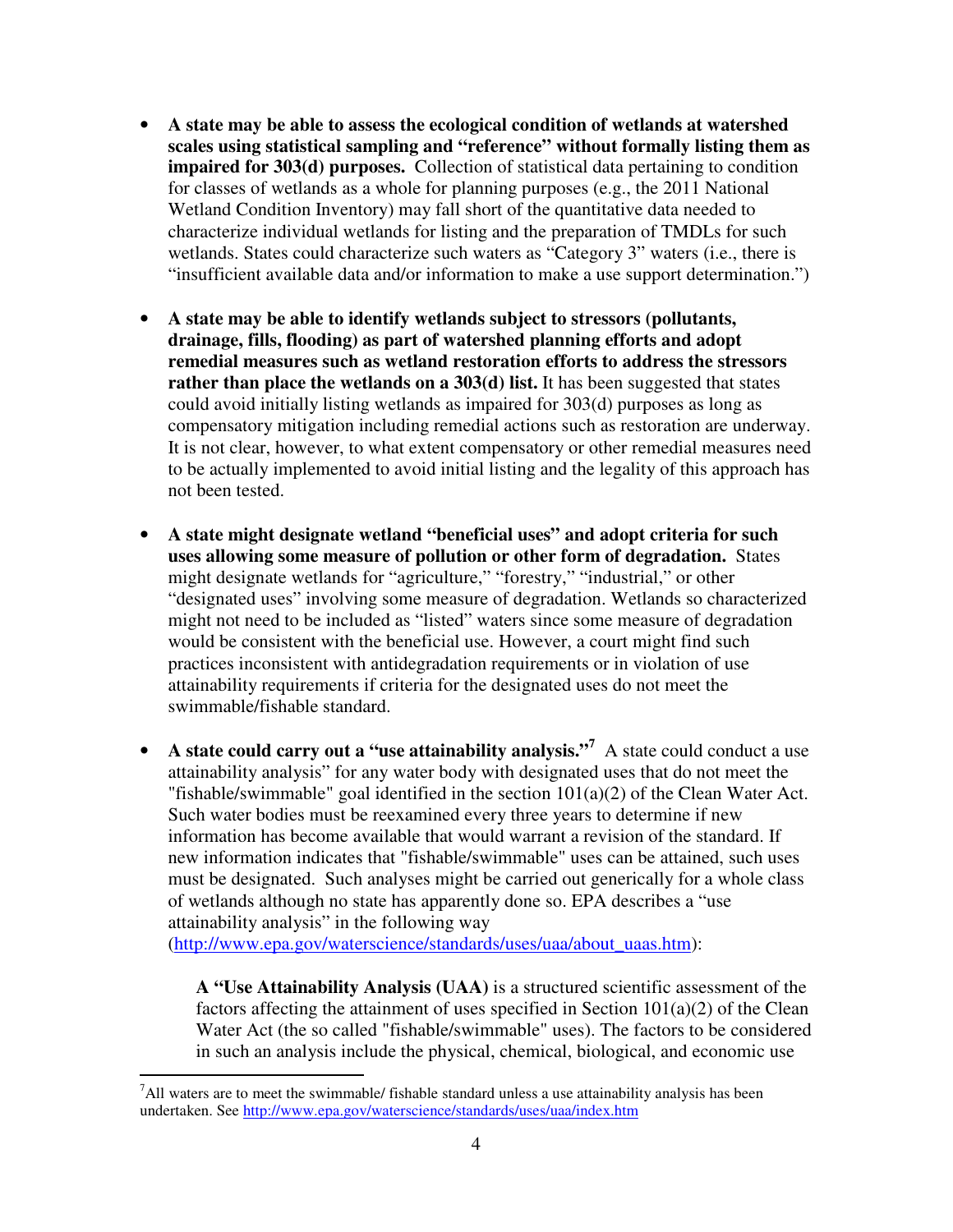removal criteria described in EPA' s water quality standards regulation (40 CFR  $131.10(g)(1)-(6)$ ).

Under **40 CFR 131.10(g)** states may remove a designated use which is not an existing use, as defined in § 131.3, or establish sub-categories of a use if the State can demonstrate that attaining the designated use is not feasible because:

- Naturally occurring pollutant concentrations prevent the attainment of the use; or
- Natural, ephemeral, intermittent or low flow conditions or water levels prevent the attainment of the use, unless these conditions may be compensated for by the discharge of sufficient volume of effluent discharges without violating State water conservation requirements to enable uses to be met; or
- Human caused conditions or sources of pollution prevent the attainment of the use and cannot be remedied or would cause more environmental damage to correct than to leave in place; or
- Dams, diversions or other types of hydrologic modifications preclude the attainment of the use, and it is not feasible to restore the water body to its original condition or to operate such modification in a way that would result in the attainment of the use; or
- Physical conditions related to the natural features of the water body, such as the lack of a proper substrate, cover, flow, depth, pools, riffles, and the like, unrelated to water quality, preclude attainment of aquatic life protection uses; or
- Controls more stringent than those required by sections 301(b) and 306 of the Act would result in substantial and widespread economic and social impact."

#### **Recommendations**

There are many unanswered questions concerning the legality and practicality of various state options for wetlands that fail to meet "designated use" criteria. Nevertheless, it is possible to make several suggestions:

• **A state may best take a cautious approach to TMDLs and, alternatively, look to watershed planning and regulations to address most impairments to wetlands.** See Jon Kusler, TMDLs and Wetlands. Because of the cumbersome nature of TMDLs, difficulty in establishing numeric standards for total maximum daily loads, and many unanswered legal questions, a combination of multiobjective, watershed planning and regulations is more promising in most circumstances to address the full range of sources of wetland impairment rather than "listing" of individual wetlands and adoption of a TMDL for each pollutant. In many instances, regulation of pollutants alone addressed by TMDLs will not, meet Clean Water Act goals to "restore and maintain" waters of the U.S.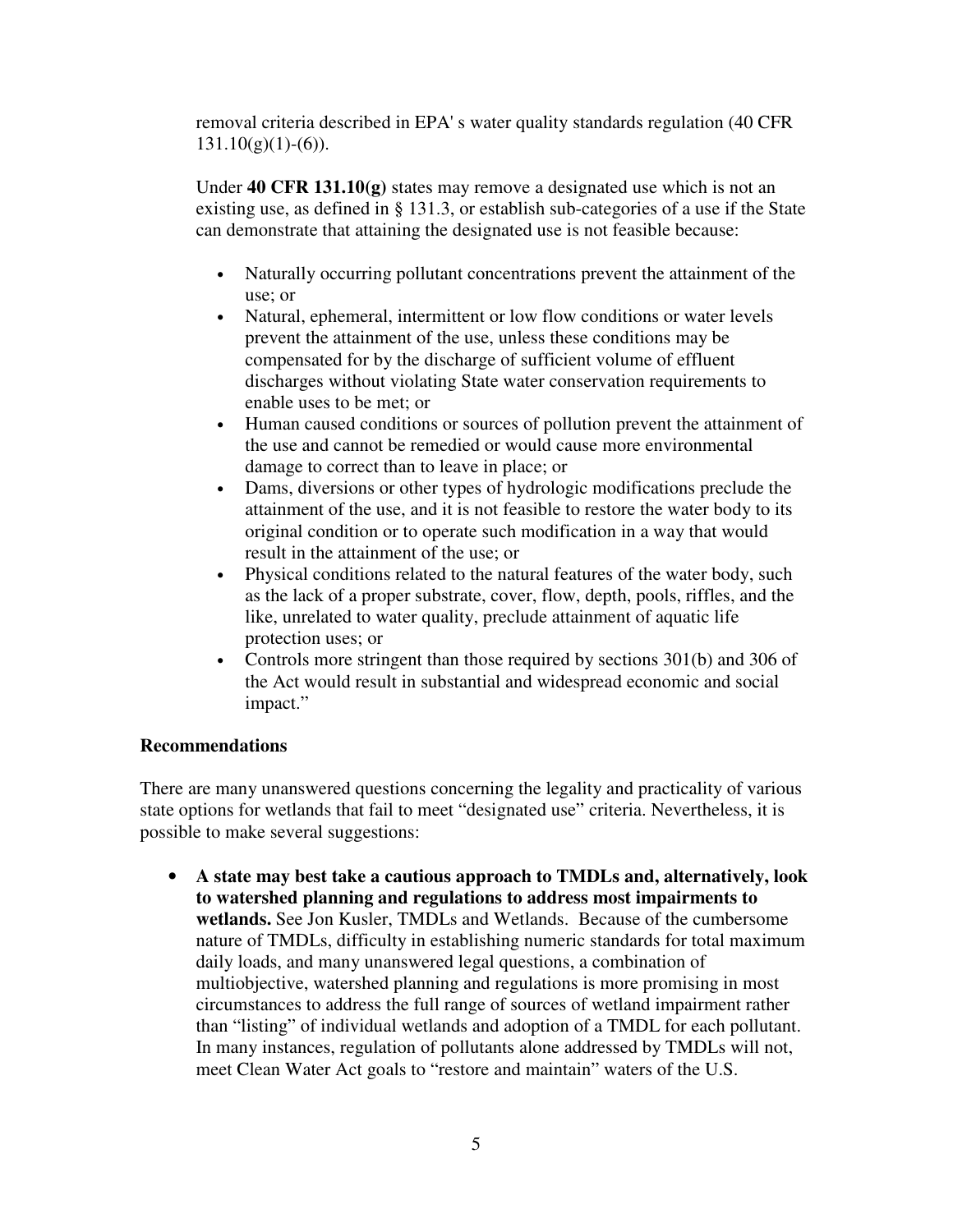- **Although a cautious approach is advisable for preparation of state wetland TMDLs, there are situations in which wetland TMDLs are justified.** These include wetlands subject to quantifiable discharges not in compliance with state water quality criteria for pollutants such as toxics or bacteria. In such situations, wetlands can and should be treated like other waters. This is consistent with the Clean Water Act requirements for all surface waters. In addition, if a state is to list wetlands and prepare TMDLs, it should not confine the TMDLs to "pollutants" and should also address broader sources of "pollution" such as drainage.
- **A state may be able to use wetland "listing" and TMDLs as a planning/regulatory tool to help identify and address not only point sources of pollution but nonpoint sources of pollution or combined point and nonpoint sources as done by Los Angeles County for trash discharges into wetlands and rivers/streams.** See also the proposed TMDL for the Chesapeake. <http://edocket.access.gpo.gov/2009/pdf/E9-22410.pdf>
- **As an alternative to "listing," a state might, through cooperative state/local watershed planning and plan implementation efforts, "go directly to the solution" of wetland impairments rather than list wetlands as impaired and trigger TMDL requirements.** The legality of directly addressing problems rather than going through the TMDL process remains to be seen but it is likely such an approach would be upheld given the broad discretion courts have given states in adopting TMDLs to date.
- **A state should document the water quality component of "nonpollutant" activities on wetlands (e.g., drainage).** Over time, this component may be quantified and serve as basis for more wetland-specific water quality standards, for listing wetlands, and for preparing TMDLs or applying alternative watershed plans and management approaches.
- **A state should develop and adopt state wide, wetland-specific water quality standards for both nontidal and tidal wetlands.** See companion paper for a discussion of the benefits of such standards: Jon Kusler, Water Quality Standards for Wetlands. State water quality standards for wetlands are required by EPA. Standards could facilitate Section 401 reviews, provide the basis for "listing" of wetlands as impaired, and facilitate the adoption of TMDLs or other remedial measures short of actual listing.
- **A state could use constructed and restored wetlands as part of TMDLs to help reduce nutrient, sediment, and toxic chemical pollution of rivers, streams and other water bodies and help achieve broader goals for those water bodies.** Restoration can also be used to restore impaired wetland functions. See Jon Kusler, TMDLs and Wetlands. However, use of restored wetlands for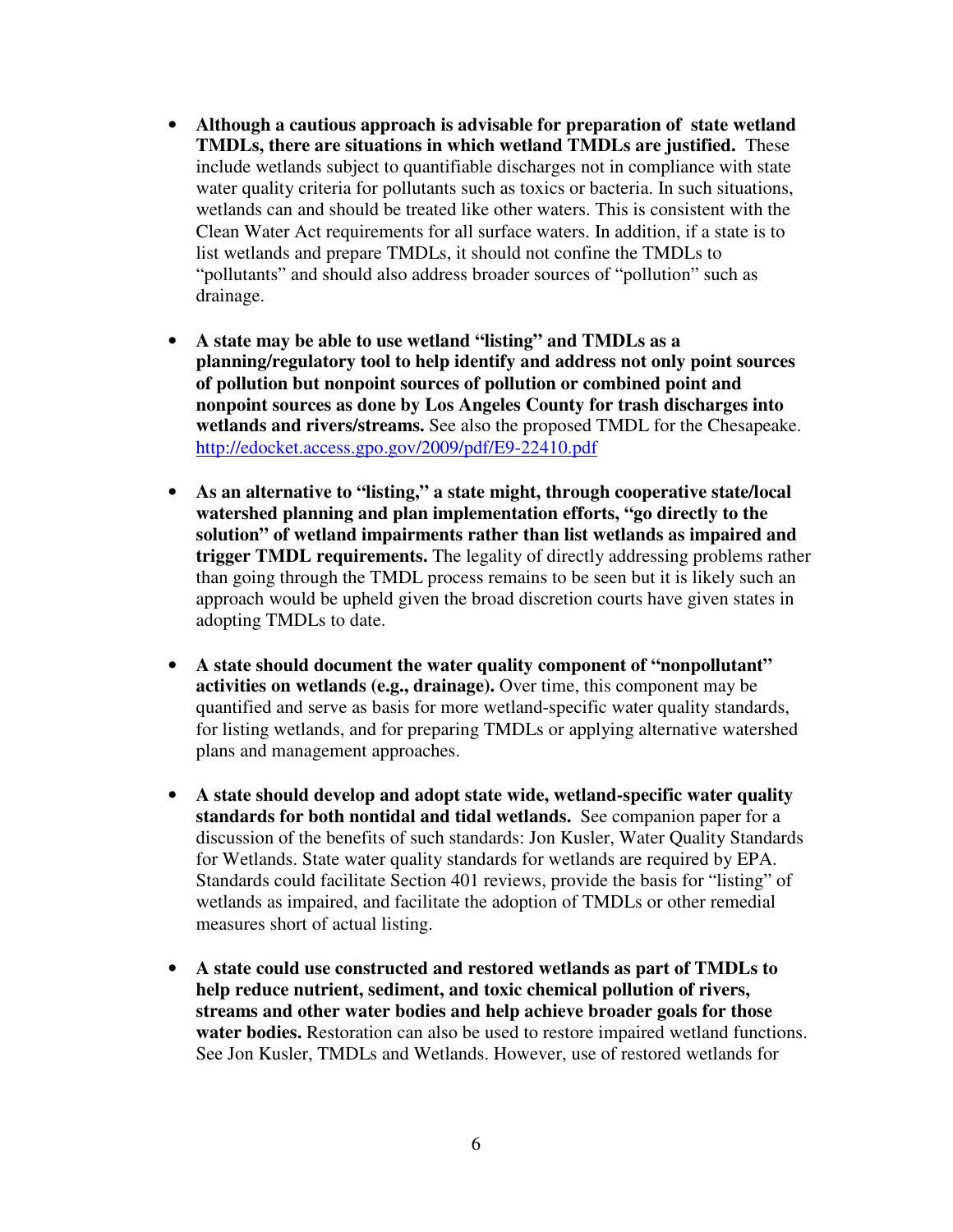pollution control may in many instances result in long term degradation of wetlands and should be approached with care.<sup>8</sup>

• **A state could ask EPA for clarifications on unanswered questions.** A state could develop a list of unanswered questions and submit the list to EPA. Answers would help the state evaluate the need for additional actions. See Appendix A of Kusler, Jon, Implications and Management Options for Wetlands That Fail To Meet "Designated Use" Criteria.

## **Appendix A: Legal and Policy Issues; Unanswered Questions**

States face a variety of tough legal and policy issues with regard to listing wetlands as impaired waters. There is, as yet, little EPA wetland-specific guidance on these issues. Some major questions include:

- When does degradation of a wetland reach the level of "impairment"? How much of a "pollutant" is required? What sort of data is needed to justify a listing? What sort of data will require a listing? Will unquantified data on impairments suffice? There is limited guidance from EPA on these questions.
- Is the concept of impairment sufficiently broad to require listing wetlands not only subject to traditional pollutants but filling and draining which are major threats to wetlands? Most states would appear to have the power to regulate not only traditional pollutants but other forms of impairment under their state water quality statutes but EPA does not presently require listing of areas on state 303(d) lists or inclusion waters on 305(b) lists if impairment is by "pollution" but not a "pollutant." However, water quality problems are often compounded by water quantity issues (e.g., insufficient low flows) and no clear legal line exists between water quantity and quality for wetland water quality purposes.
- Must a state include on its 303(d) list all "impaired" wetlands? Or, may it avoid listing for some by proscribing and undertaking remedial actions prior to formal listing for some wetlands? See below. If so, what sorts of pre-formal listing actions must it take?
- If a state adopts a TMDL for a wetland, what remedial actions must it take before it can remove a wetland from the TMDL list? A plan for action? Partial actions? Completion of remedial actions?
- To what extent may a state establish beneficial uses such as agricultural or forestry for wetlands which inherently involve considerable amounts of pollution or other degradation of wetlands without violating the overall CWA antidegradation policy? The swimmable/fishable requirement?

 $\overline{a}$ 

<sup>&</sup>lt;sup>8</sup>See, for example, 40 CFR 131.10 which provides, in part: "In no case shall a State adopt waste transport or waste assimilation as a designated use for any waters of the United States."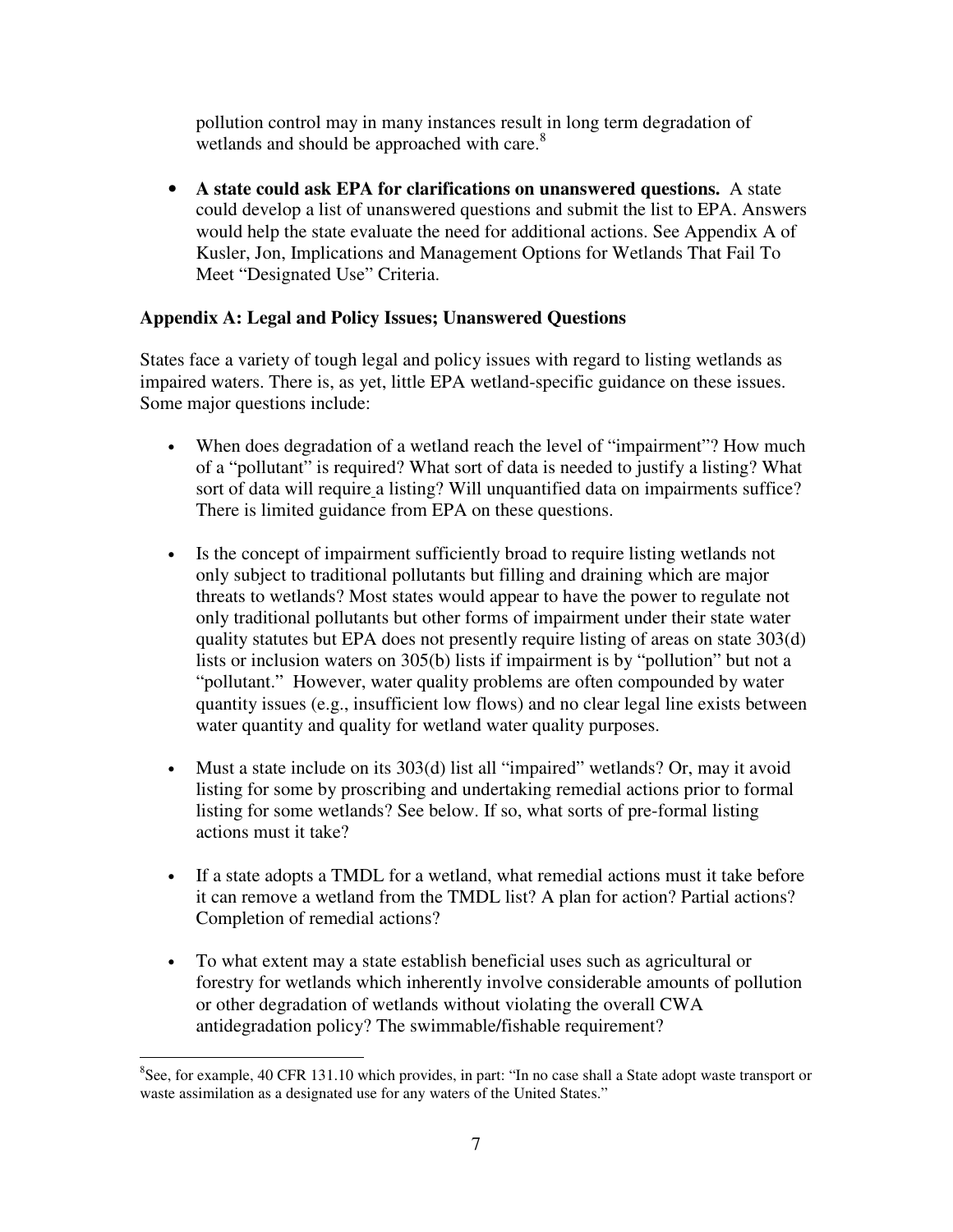- If states are to utilize wetlands to help meet TMDL limits in other water bodies, how much degradation of the wetlands is to be allowed before the nondegradation limits of the Clean Water Act apply? What limits are consistent with sustainable wetland systems?
- If states and tribes are required to adopt TMDLs for wetlands, how much time from the date of listing do they have to adopt the TMDL?
- Might a state utilize a "use attainability analysis" for an entire class of wetlands (e.g., "farmed wetlands") or a group of wetlands rather than simply an individual wetland?

#### **Appendix B: Recommended Readings and Sources. (See generally):**

National Academies Press, Assessing the TMDL Approach to Water Quality Management (2001) [http://www.nap.edu/openbook.php?record\\_id+10146&page=1](http://www.nap.edu/openbook.php?record_id+10146&page=1)

U.S. Environmental Protection Agency, Guidance for Water Quality-based Decisions: The TMDL Process (1991) <http://nepis.epa.gov/Exe/ZyNET.exe/00001KIO.TXT?ZyActionD=ZyDocument&Client>  $=$ EPA&Index=1991+T

United States, Environment Protection Agency TMDL website <http://www.epa.gov/owow/tmdl/>

Maryland TMDL Webpage <http://www.mde.state.md.us/Programs/WaterPrograms/TMDL/index.asp>

Local Government Processes in Maryland's TMDL Development Program [http://www.mde.state.md.us/Programs/WaterPrograms/TMDL/tmdl\\_localgov.asp](http://www.mde.state.md.us/Programs/WaterPrograms/TMDL/tmdl_localgov.asp)

EPA Region 3 Total Maximum Daily Load (TMDL) Website <http://www.epa.gov/reg3wapd/tmdl/>

Zakia Swamp TMDL, Nutrients, suspended sediments, copper, lead, zinc, and selenium. [http://www.epa.gov/reg3wapd/tmdl/MD\\_TMDLs/ZekiahSwampWQA/Zekiah%20Swam](http://www.epa.gov/reg3wapd/tmdl/MD_TMDLs/ZekiahSwampWQA/Zekiah%20Swam) p\_WQA\_ltr.pdf

TMDLs and Water Quality Protection in Maryland <http://www.dnr.state.md.us/bay/tribstrat/monitor/fall97/tmdls.html>

EPA, Handbook for Developing Watershed Plans to Restore and Protect Our Waters, <http://www.wq.uiuc.edu/wtshhdbk/biblio.pdf>